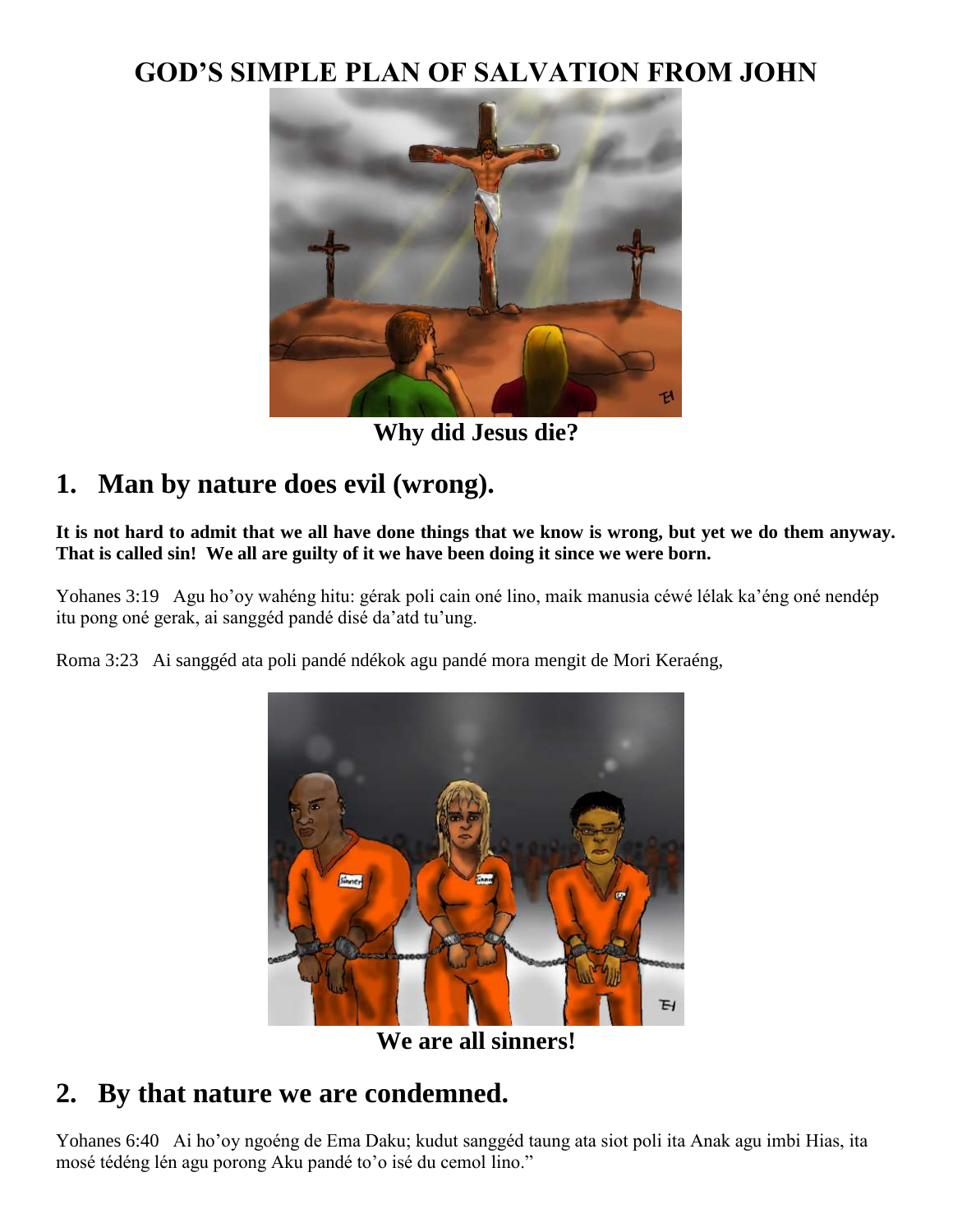Yohanes 3:18 Céing kaut ata imbi Hia, toé manga hena le wahéng; céing kaut ata toé imbin, poli mangan ka'éng oné wahéngy, ai hia toé imbi oné ngasangd Anak léca de Mori Keraéng.

Yohanes 3:36 Céing kaut ata imbi Anak, hia haéng mosé tédéng lén, maik céing kaut ata toé lorong Anak, hia toé manga ita mosén, maik ruak de Mori Keraéng téjé kin lobo hia."



**There is a cost for sin!**

### **3. Jesus was in the world and he died for us.**

Yohanes 14:6 Mai walé de Mori Yésus agu hia: "Akuy dé salang, agu molor agu mosé! Toé kéta cengatan ata ngancéng ngo oné hi Ema, émé hia toé palé Akuy.

Yohanes 3:17 Ai Mori Keraéng susung Anak'N oné lino toé te toto bicar de lino, maik te pandé selamaks Liha.

Yohanes 1:10, 12 Reweng polig mangan oné lino, agu lut Hia lino ho'o dédékn, maik lino ho'o toé pecing Hiay. Maik sanggéd ata te tiba di'a Hia, téing Liha kuasa te ciri anak de Mori Keraéngs, isét ata imbi oné ngasang Diha;

# **4. Salvation is a free gift, not by good works. You must take God's word for it, and trust Jesus alone!**

Salvation is trusting and receiving Jesus Christ as your Savior. It's trusting in the fact that Jesus Christ died on the cross of Calvary to pay for your sins! It's realizing there is absolutely nothing whatsoever you can do to save yourself and *completely* trusting in Jesus Christ to save you! It's not any church that saves. It's not any baptism, not good works, not sacraments, not repenting, not praying through, not living a good life — **IT'S NOT ANYTHING YOU CAN DO!**

Acts 4:12 Toé manga selamak oné mai céi-céing kaut, hanang oné Hia, ai oné lino ho'o, toé manga ngasang cebana ata téi oné manusia, kudut le ngasang hitu ité haéng selamak.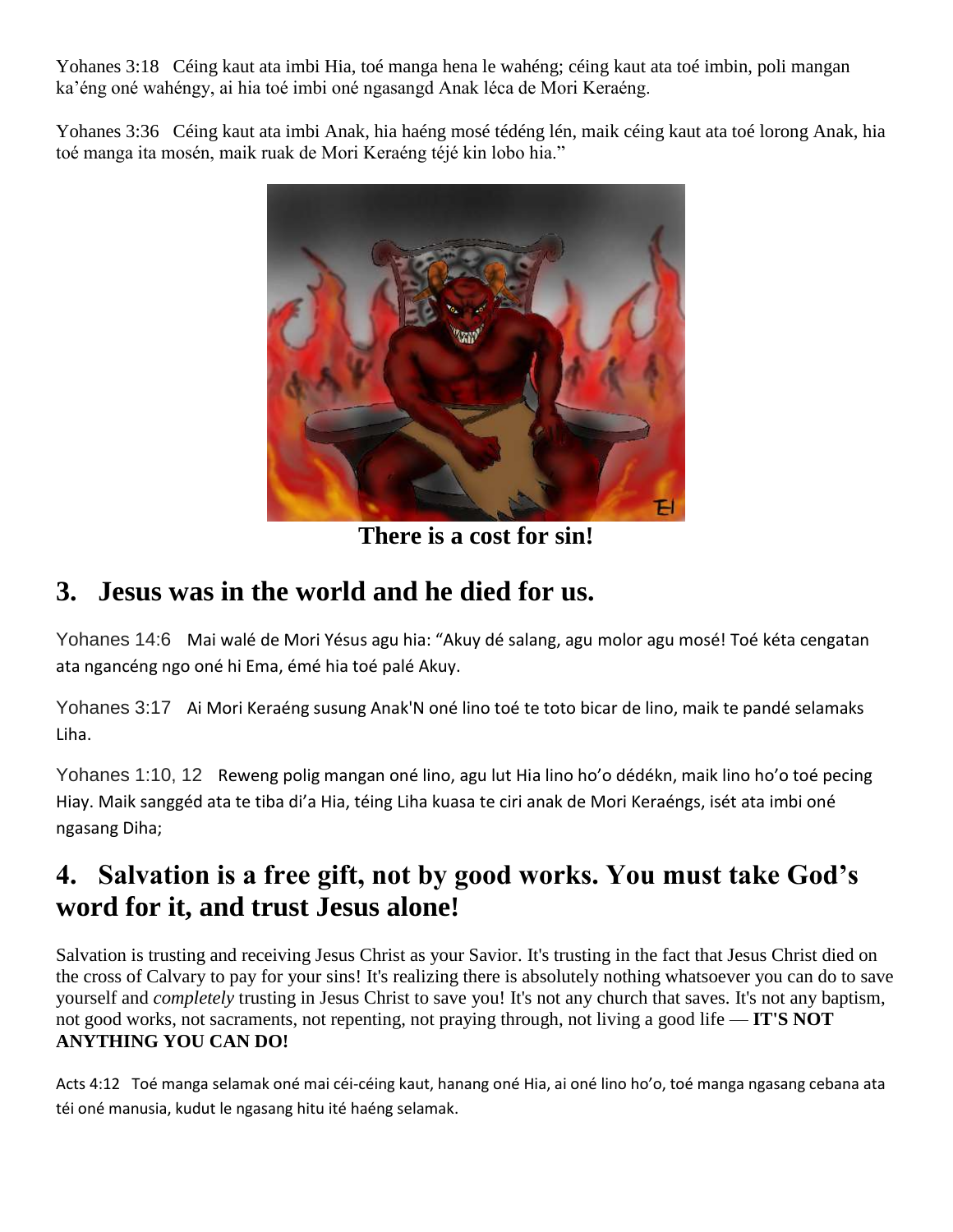Efesus 2:8-9 Woko méu imbi oné hi Yésus Kristus, itu tara momang agu pandé selamaks méu le Mori Keraéng. 9Hitu toé cir landing le rébok de méu, maik ali widang de Mori Keraéng, wiga néka manga ata mésé nai landing le hitu.

Titus 3:5 Hia poli sambé itén, toé landing le pandé di'a dité, maik landing le weki Run Hia poli momang itéN. Hia sambé ité létang le Nai Nggeluk ata pandé nggélok nai dité, ngong pandé célung taung mosé dité le ba weki ata werun.

## **5. You must believe on the Lord and you will have everlasting life!**

Yohanes 5:24 Aku taé agu méu: ata tu'ungn kéta, céing ata séngét tombo Daku, agu imbi Hia hitut wuat Aku, hia haéng mosé tédéng lén, agu toé manga kolé wahéng tédéng lén, ai hia poli hésing oné mai matan nggere-oné mosé.

Yohanes 6:47 Aku taé agu méu: Ata tu'ungn kéta, céing ata imbi Aku, hia te haéng mosé tédéng lén.

Yohanes 10:28 agu Aku téing isé mosé tédéng lén, agu isé poli itan muing toé manga calangd dengkir lén, agu toé kéta cengatan te rumbu isé oné mai limé Daku.



*If you want to accept Jesus Christ as your Savior and receive forgiveness from God, here is prayer you can pray. Saying this prayer or any other prayer will not save you. It is only trusting in Jesus Christ that can provide forgiveness of sins. This prayer is simply a way to express to God your faith in Him and thank Him for providing for your forgiveness.*